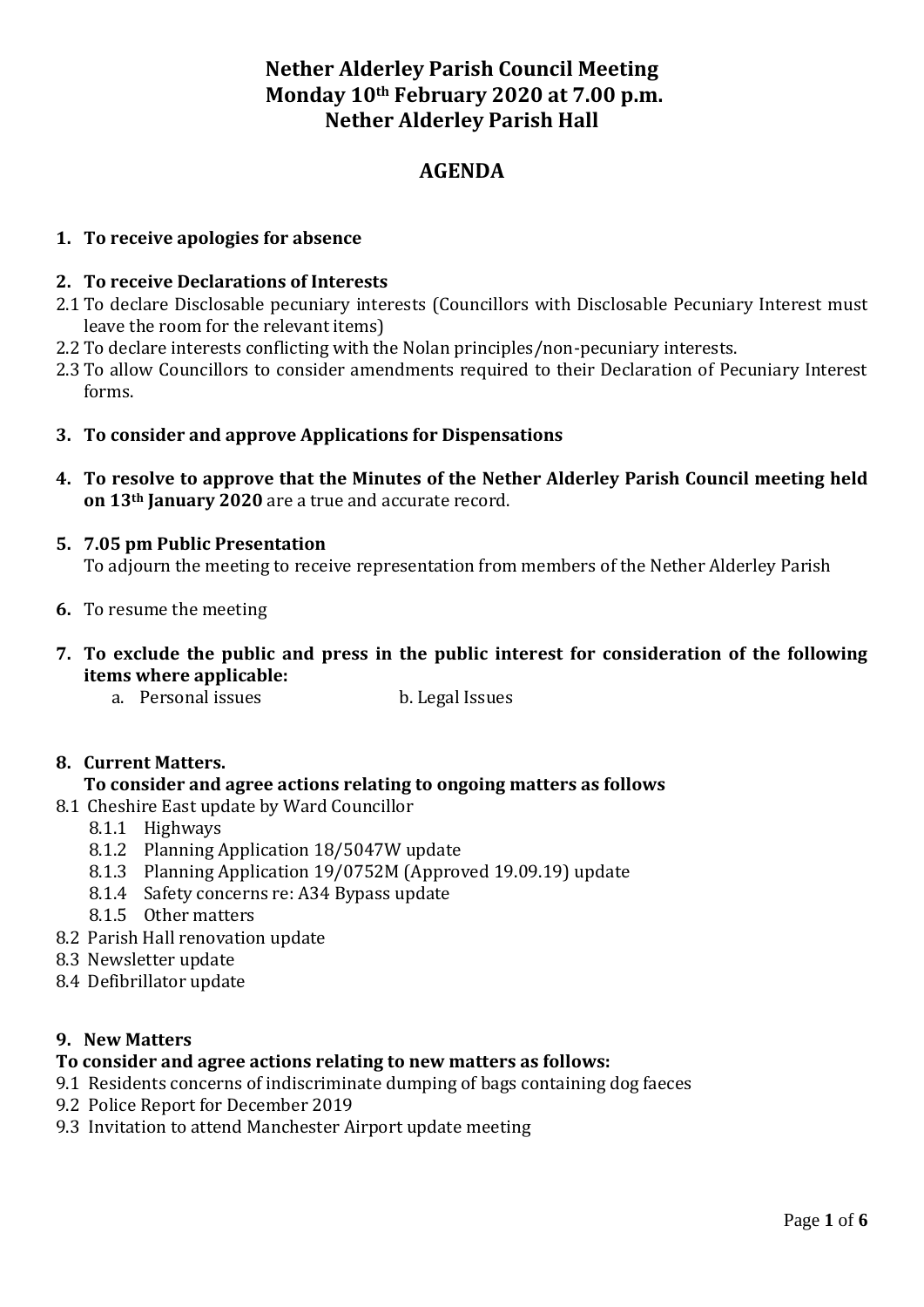### **10.Policies and Procedures**

- 10.1 To receive a report on the quarterly inspection of Highways assets which is due at the end of December 2019.
- 10.2 Cheshire Community Action: Charity Employment Law training (20th February 2020)
- 10.3 Public Sector Bodies Accessibility Regulations
- 10.4 Shires Payroll Services Ltd. (Pension Delegate): Pension Re-enrolment date 01.07.20
- 10.5 Review Risk Assessment and Schedule of Reviews and Actions 2019/20
- 10.6 Review of the Bank Mandate and banking terms
- 10.7 Review of the use of Direct Debit for electricity
- 10.8 Review of the use of Standing Order for pension contributions
- 10.9 Review JMC accounts: Electricity and Waste disposal
- 10.10 Review of the following NAPC Policies (GDPR):
	- 10.10.1 Email Contact Privacy Policy
	- 10.10.2 General Privacy Notice
	- 10.10.3 Information and Data Protection Policy
	- 10.10.4 Personal Data Management and Audit Policy
	- 10.10.5 Neighbourhood Plan Privacy Notice
	- 10.10.6 New Councillor Privacy Notice
	- 10.10.7 Purchase of Exclusive Rights Privacy Notice
	- 10.10.8 Removable Media Policy (The Management of Transferable Data)
	- 10.10.9 Retention and Disposal of Documents
	- 10.10.10 Cookie Policy
	- 10.10.11 Social Media and Electronic Communication Policy
	- 10.10.12 Staff Privacy Notice
	- 10.10.13 Subject Access Request Form (SAR)

### **11.Finance: Finance Schedule (Appendix A)**

- 11.1 To note receipt of income, as listed in schedule (A1)
- 11.2 To approve items for payment as listed in schedule (A2)
- 11.3 To approve direct debit/standing order as listed in schedule (A3)
- 11.4 To consider and approve Clerk's expenses as listed in schedule (A4)

#### **12.Correspondence**

#### **To receive and consider new correspondence sent to the Parish Council and agree actions to take in response to the following communication**:

- 12.1 Cheshire East Council Strategic Planning Update (January 2020))
- 12.2 Cheshire Fire Authority Draft Integrated Risk Management Plan 2020-2024 Consultation
- 12.3 Cheshire Pension Fund training
- 12.4 ACRE (Cheshire Community Action) 'Wonderful Villages' photo competion
- 12.5 Cheshire Police Funding Consultation 2020/21
- 12.6 Police and Crime Commissioner for Cheshire: Invitation to meet with Parish/Town Council Representatives
- 12.7 CVS Training and New Networks for 2020
- 12.8 Get ready for the Great British Spring Clean

#### **13.Planning**

13.1 To consider and approve responses to new planning applications: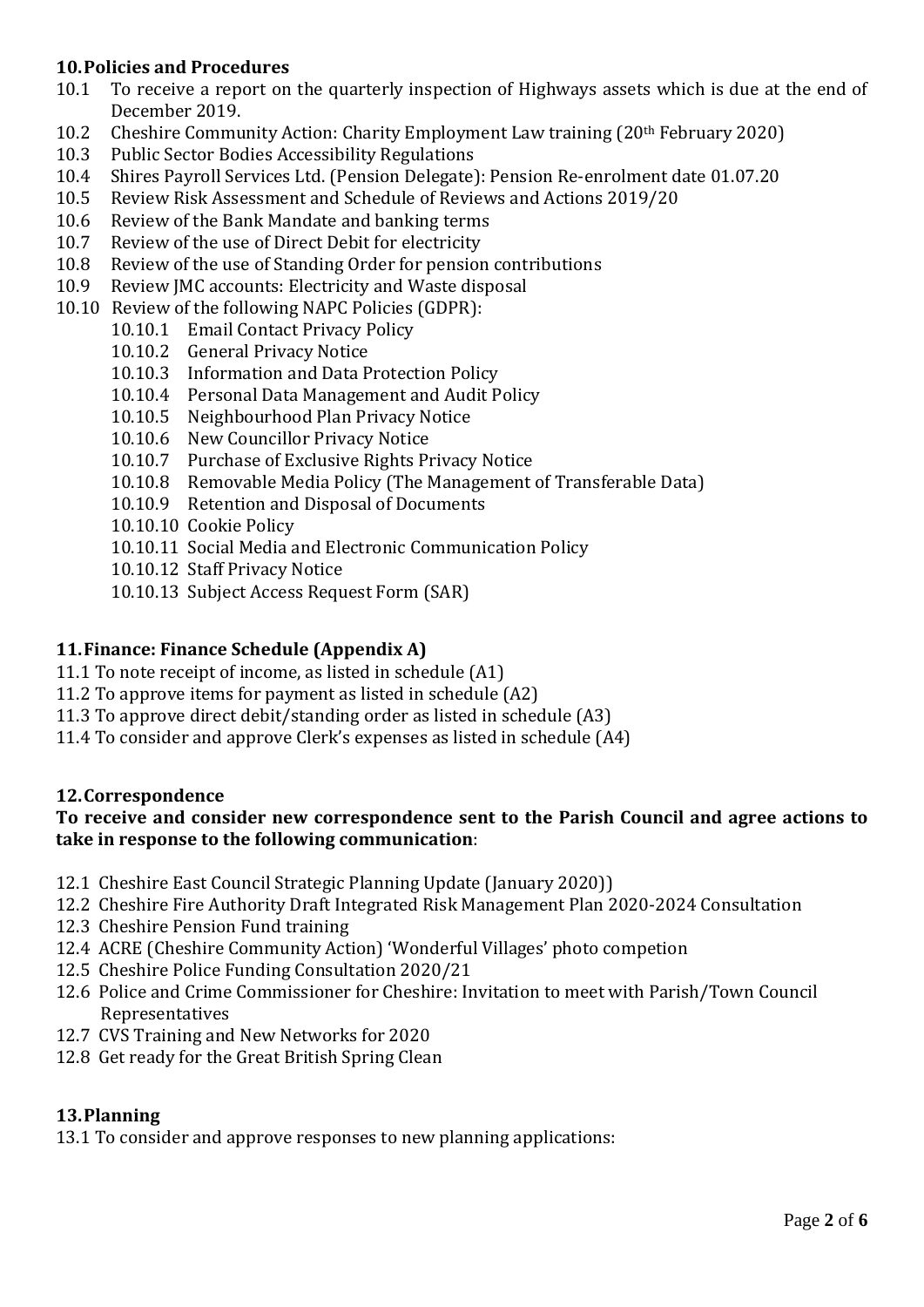| <b>Application No:</b><br>Proposal: | 19/2200M<br>Reserved matters application including details of access, layout,<br>landscaping, appearance and scale for a residential development<br>comprising 12 new dwellings, new internal roads, boundary treatments |  |  |  |  |
|-------------------------------------|--------------------------------------------------------------------------------------------------------------------------------------------------------------------------------------------------------------------------|--|--|--|--|
| Location:                           | and associated landscaping and infrastructure.<br>Alderley House and Car Park Sites, Alderley Park, Congleton Road, Nether<br>Alderley, SK10 4TF                                                                         |  |  |  |  |
| <b>Application No:</b>              | 20/0340M                                                                                                                                                                                                                 |  |  |  |  |
| Proposal:                           | Construction of a single-storey side extension and a detached<br>double garage.                                                                                                                                          |  |  |  |  |
| Location:                           | OAK BARN, WELSH ROW, NETHER ALDERLEY, SK10 4TT                                                                                                                                                                           |  |  |  |  |
| National Grid Ref:                  | 383641376460                                                                                                                                                                                                             |  |  |  |  |

| <b>Application No:</b> | 20/0494M                                        |
|------------------------|-------------------------------------------------|
| Proposal:              | Installation of standby generators              |
| Location:              | MERESIDE, ALDERLEY PARK, CONGLETON ROAD, NETHER |
|                        | ALDERLEY, MACCLESFIELD, CHESHIRE, SK10 4TG      |
| National Grid Ref:     | 384756 375642.2                                 |

13.2 To consider any other Planning matters including decisions to Planning Applications:

| Application No:    | 20/0006M                                          |  |  |  |  |  |
|--------------------|---------------------------------------------------|--|--|--|--|--|
| Proposal:          | Erection of agricultural implement store.         |  |  |  |  |  |
| Location:          | NETHERFIELD HOUSE, NURSERY LANE, NETHER ALDERLEY, |  |  |  |  |  |
|                    | MACCLESFIELD, CHESHIRE, SK10 4TX                  |  |  |  |  |  |
| National Grid Ref: | 382690 375999                                     |  |  |  |  |  |

13.2.1 Invitation for Councillors to attend the public consultation meeting at the Old Hall, Nether Alderley, Cheshire.

#### **14.Burial Board**

To consider communication and issues relating to the Burial Ground:

14.1 Consideration and approval to re-open an existing grave for interment (OBG 85)

#### **15. Parish Hall**

- 15.1 To receive reports from members of the Parish Hall Joint Management Committee (JMC): 15.1.1 Presentation of the JMC Accounts (2019)
- 15.2 To consider any other matters relating to the Parish Hall:
	- 15.2.1 Events Insurance
	- 15.2.2 Events Committee update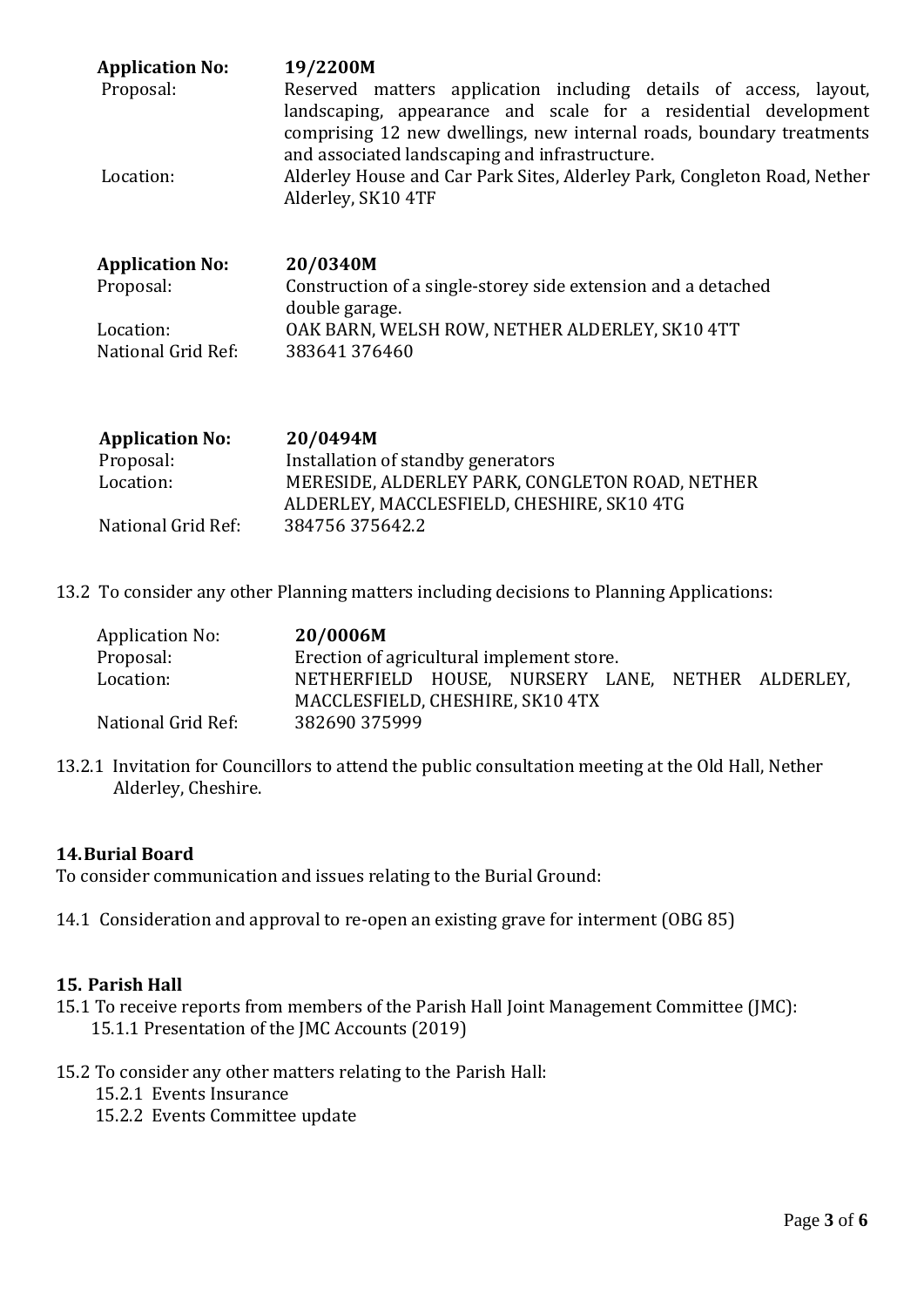## **16. Councillor's reports and items for future agenda**

Councillors may use this opportunity to report minor matters of information not included elsewhere on the agenda and to raise items for future agendas (not for debate or decision making)

### **17. Next Parish Council meeting:**

To confirm the next Parish Council meeting on Monday 9th March 2020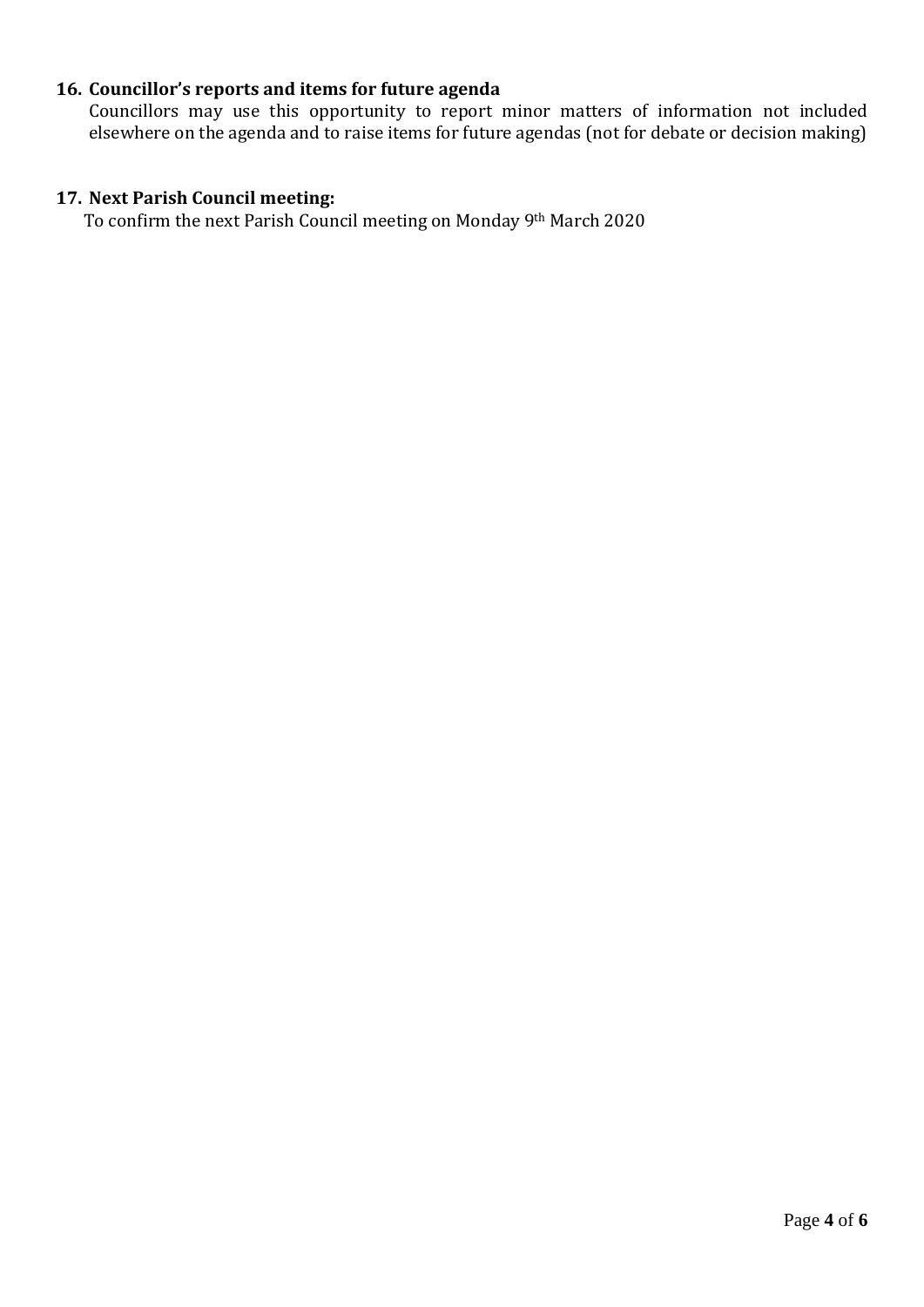# **Nether Alderley Parish Council Meeting Monday 10th February 2020 at 7.00 p.m. Nether Alderley Parish Hall**

# **Schedule of Receipts and Payments**

|          | A1. Receipt of Income     |         |                                                                            |                  |
|----------|---------------------------|---------|----------------------------------------------------------------------------|------------------|
| 13.01.20 | <b>BACS</b>               | £660.00 | BB: Interment in an existing grave and additional<br>inscription (OBG 101) |                  |
|          | A2. Invoices for payment  |         |                                                                            |                  |
| 1467     | Mrs. B.Thorpe             | £679.52 | Salary and expenses, February 2020                                         | $\boldsymbol{H}$ |
| 1468     | Mr. N.Moore               | £378.00 | <b>Grounds Maintenance</b>                                                 | $\boldsymbol{A}$ |
| 1469     | Keppczyk Pearce Sanderson |         | £2400.00 (£2,000.00 plus £400.00 VAT<br>RIBA Work Stage 3 (Phase 2)        | E                |
| 1470     | Mrs. S.M.Joseph           | £76.77  | Christmas Carol Event - Refreshments                                       | N                |

#### **A3. Direct Debits/Standing Orders for approval**

| Cheshire Pension Fund | £185.00 | November 2019 pension contribution<br>Debited on or after 15 <sup>th</sup> January 2019 | H     |
|-----------------------|---------|-----------------------------------------------------------------------------------------|-------|
| Utility Warehouse     | £301.14 | Parish Hall Electricity for December 2019 debited on or after                           |       |
|                       |         | 31 <sup>st</sup> January 2019 (£246.78 plus £54.36 VAT)                                 | E,F,G |

**A4. Approval to forward to Payroll provider for inclusion in Payroll Report for Clerk's expenses/salary:** Additional Hours, Travel and Administration/Stationery Costs: **£534.56** *H*

**Signed…………………………………………….. Chairman of Meeting**

**Signed……………………………………………. Clerk and Responsible Financial Officer**